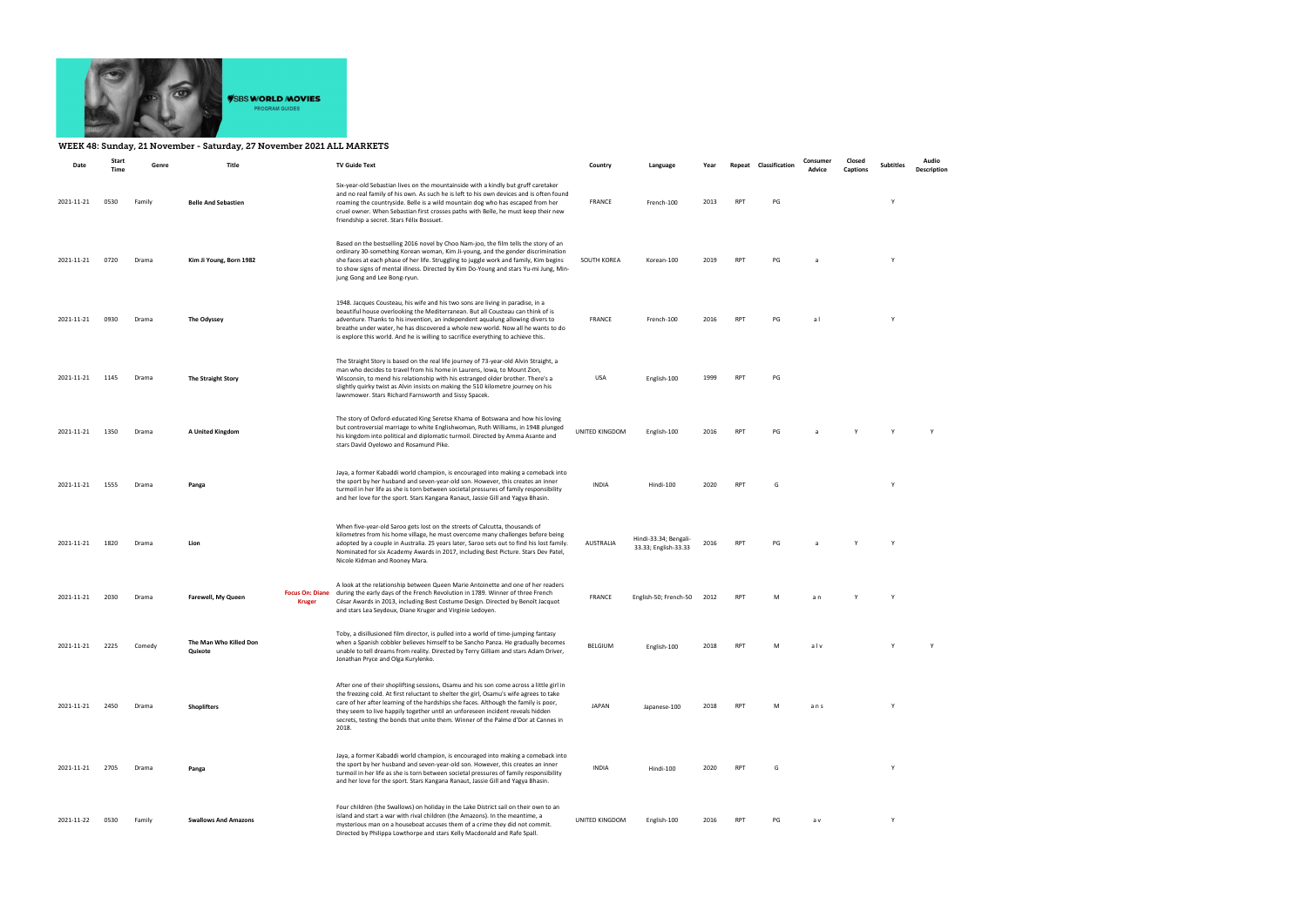| 2021-11-22 | 0720 | Drama    | Lion                            |                                     | When five-year-old Saroo gets lost on the streets of Calcutta, thousands of<br>kilometres from his home village, he must overcome many challenges before being<br>adopted by a couple in Australia. 25 years later, Saroo sets out to find his lost family.<br>Nominated for six Academy Awards in 2017, including Best Picture. Stars Dev Patel,<br>Nicole Kidman and Rooney Mara.                                                                                              | <b>AUSTRALIA</b> | Hindi-33.34; Bengali-<br>33.33; English-33.33 | 2016 | <b>RPT</b> | PG |     | Y | Y |   |  |  |
|------------|------|----------|---------------------------------|-------------------------------------|----------------------------------------------------------------------------------------------------------------------------------------------------------------------------------------------------------------------------------------------------------------------------------------------------------------------------------------------------------------------------------------------------------------------------------------------------------------------------------|------------------|-----------------------------------------------|------|------------|----|-----|---|---|---|--|--|
| 2021-11-22 | 0930 | Family   | <b>Belle And Sebastien</b>      |                                     | Six-year-old Sebastian lives on the mountainside with a kindly but gruff caretaker<br>and no real family of his own. As such he is left to his own devices and is often found<br>roaming the countryside. Belle is a wild mountain dog who has escaped from her<br>cruel owner. When Sebastian first crosses paths with Belle, he must keep their new<br>friendship a secret. Stars Félix Bossuet.                                                                               | FRANCE           | French-100                                    | 2013 | <b>RPT</b> | PG |     |   |   |   |  |  |
| 2021-11-22 | 1120 | Drama    | <b>Shoplifters</b>              |                                     | After one of their shoplifting sessions, Osamu and his son come across a little girl in<br>the freezing cold. At first reluctant to shelter the girl, Osamu's wife agrees to take<br>care of her after learning of the hardships she faces. Although the family is poor,<br>they seem to live happily together until an unforeseen incident reveals hidden<br>secrets, testing the bonds that unite them. Winner of the Palme d'Dor at Cannes in<br>2018.                        | JAPAN            | Japanese-100                                  | 2018 | <b>RPT</b> | M  | ans |   |   |   |  |  |
| 2021-11-22 | 1335 | Drama    | The Odyssey                     |                                     | 1948. Jacques Cousteau, his wife and his two sons are living in paradise, in a<br>beautiful house overlooking the Mediterranean. But all Cousteau can think of is<br>adventure. Thanks to his invention, an independent aqualung allowing divers to<br>breathe under water, he has discovered a whole new world. Now all he wants to do<br>is explore this world. And he is willing to sacrifice everything to achieve this.                                                     | FRANCE           | French-100                                    | 2016 | <b>RPT</b> | PG | al  |   |   |   |  |  |
| 2021-11-22 | 1550 | Family   | <b>The Falcons</b>              |                                     | The Falcons follows ten-year-old Jon and his teammates as they travel to an island<br>off the south coast of Iceland to take part in a summer football tournament. During<br>the competition, Jon discovers a new side of himself as a football player and finds<br>that he can take on more responsibility than he ever imagined.                                                                                                                                               | ICELAND          | Icelandic-100                                 | 2018 | <b>RPT</b> | PG | a v |   |   |   |  |  |
| 2021-11-22 | 1745 | Comedy   | Master Cheng (A Spice For Life) |                                     | Following the death of his wife, professional chef Cheng travels with his young son<br>to a remote village in Finland to connect with an old Finnish friend he once met in<br>Shanghai. Upon arrival, nobody in the village seems to know his friend but local café<br>owner Sirkka offers him accommodation. In return Cheng helps her in the kitchen,<br>surprising the locals with the delights of Chinese cuisine.                                                           | CHINA            | English-55; Finnish-<br>35; Mandarin-10       | 2019 | <b>RPT</b> | PG | aln |   |   |   |  |  |
| 2021-11-22 | 1950 | Comedy   | <b>Song For Marion</b>          | <b>SBS World Movies</b><br>Premiere | After the death of his wife, grumpy 72-year-old Arthur gets more than he bargains<br>for when he joins an unconventional local choir. At odds with his son James and<br>trying to resist the charms of choir director Elizabeth, Arthur is a reluctant late<br>bloomer who learns to love life again. Stars Terence Stamp, Christopher Eccleston<br>and Gemma Arterton.                                                                                                          | UNITED KINGDOM   | English-100                                   | 2011 |            | PG |     |   |   |   |  |  |
| 2021-11-22 | 2130 | Drama    | The Keeper                      | <b>The Best Of British</b>          | The Keeper is inspired by the true story of Bert Trautmann, a German who during<br>World War II served as an ardent member of the Hitler Youth and later of the<br>Luftwaffe. Then after the war he played soccer in England, as a goalkeeper for<br>Manchester City. His presence on the team, which hired him in 1949, inspired<br>protests. Would fans ever accept a former enemy as a star player? Directed by<br>Marcus Rosenmüller and stars David Kross and Freyer Mavor. | GERMANY          | English-50; German-<br>50                     | 2020 | <b>RPT</b> |    | alv |   |   |   |  |  |
| 2021-11-22 | 2340 | Thriller | The Girl In The Fog             |                                     | In the hazy Italian mountain village of Avechot, Detective Vogel is investigating the<br>sudden disappearance of a teenage girl. Two days before Christmas, fifteen-year-old<br>Anna Lou has disappeared, upending the tight-knit community. But the fog that has<br>swallowed her hides a greater mystery. In Avechot nothing is what it seems and<br>nobody tells the whole truth. Stars Toni Servillo, Jean Reno and Greta Scacchi.                                           | ITALY            | Italian-100                                   |      |            |    |     |   |   |   |  |  |
| 2021-11-22 | 2605 | Drama    | <b>Farewell, My Queen</b>       |                                     | A look at the relationship between Queen Marie Antoinette and one of her readers<br>during the early days of the French Revolution in 1789. Winner of three French<br>César Awards in 2013, including Best Costume Design. Directed by Benoît Jacquot<br>and stars Lea Seydoux, Diane Kruger and Virginie Ledoyen.                                                                                                                                                               | FRANCE           | English-50; French-50                         | 2012 | RPT        | M  | a n | Y |   |   |  |  |
| 2021-11-22 | 2755 | Drama    | The Enigma Of Arrival           |                                     | After many years, a group of college friends reunite. They have not seen each other<br>since the disappearance of Dondong, a girl they all secretly fancied. The<br>circumstances of her disappearance cause the end of their friendship. A lot has<br>remained unsaid - until now. Stars Xian Li and Xuan Gu.                                                                                                                                                                   | CHINA            | Mandarin-100                                  | 2018 | <b>RPT</b> | M  | alv |   |   |   |  |  |
| 2021-11-23 | 0600 | Family   | <b>The Falcons</b>              |                                     | The Falcons follows ten-year-old Jon and his teammates as they travel to an island<br>off the south coast of Iceland to take part in a summer football tournament. During<br>the competition, Jon discovers a new side of himself as a football player and finds<br>that he can take on more responsibility than he ever imagined.                                                                                                                                               | ICELAND          | Icelandic-100                                 | 2018 | <b>RPT</b> | PG | a v |   |   |   |  |  |
| 2021-11-23 | 0755 | Comedy   | <b>Song For Marion</b>          |                                     | After the death of his wife, grumpy 72-year-old Arthur gets more than he bargains<br>for when he joins an unconventional local choir. At odds with his son James and<br>trying to resist the charms of choir director Elizabeth, Arthur is a reluctant late<br>bloomer who learns to love life again. Stars Terence Stamp, Christopher Eccleston<br>and Gemma Arterton.                                                                                                          | UNITED KINGDOM   | English-100                                   | 2011 | <b>RPT</b> | PG | a   |   |   | Y |  |  |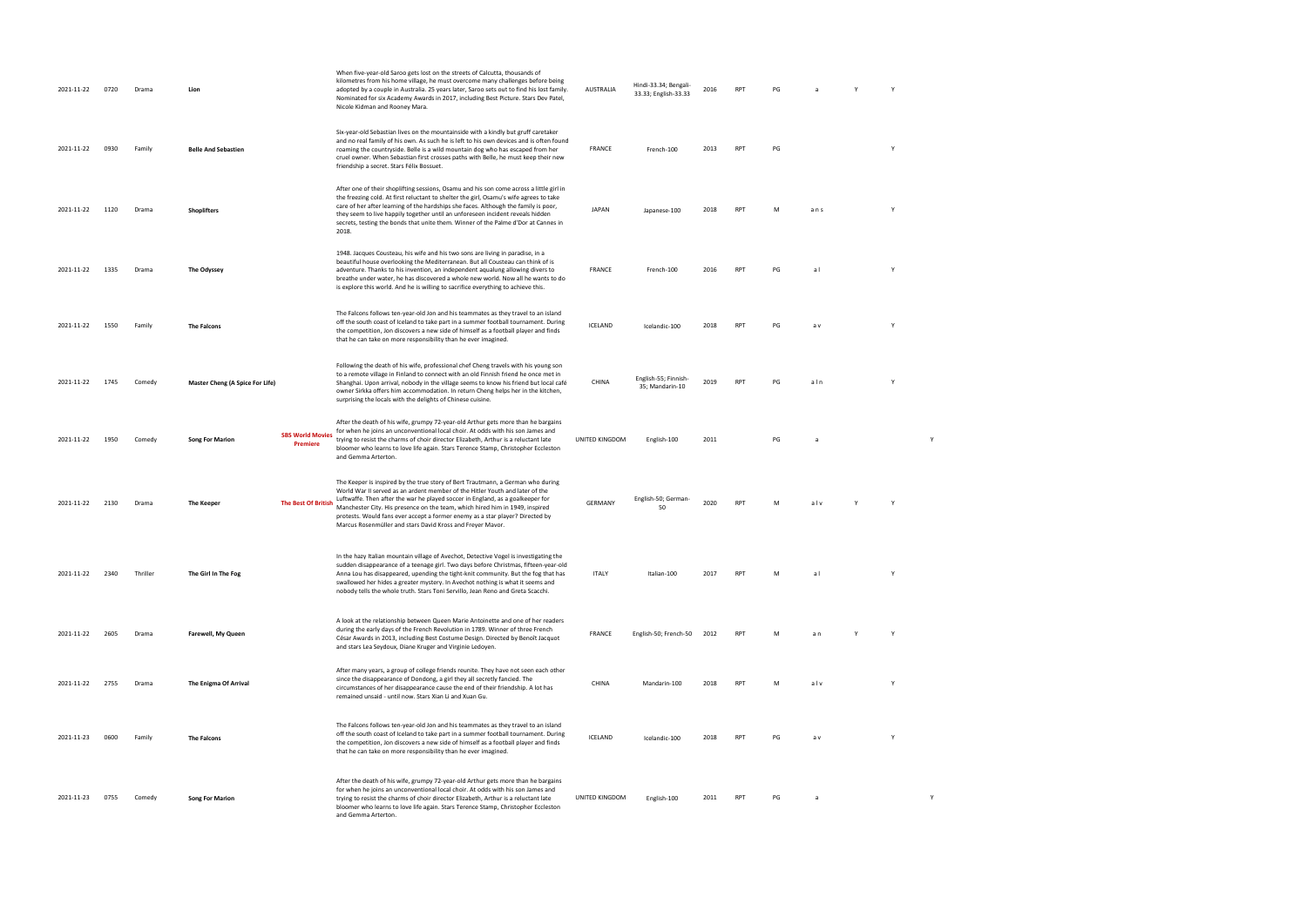| 2021-11-23 | 0935 | Comedy               | Master Cheng (A Spice For Life) | Following the death of his wife, professional chef Cheng travels with his young son<br>to a remote village in Finland to connect with an old Finnish friend he once met in<br>Shanghai. Upon arrival, nobody in the village seems to know his friend but local café<br>owner Sirkka offers him accommodation. In return Cheng helps her in the kitchen,<br>surprising the locals with the delights of Chinese cuisine.          | CHINA          | English-55; Finnish-<br>35; Mandarin-10       | 2019 | <b>RPT</b> | PG | aln  | Y |
|------------|------|----------------------|---------------------------------|---------------------------------------------------------------------------------------------------------------------------------------------------------------------------------------------------------------------------------------------------------------------------------------------------------------------------------------------------------------------------------------------------------------------------------|----------------|-----------------------------------------------|------|------------|----|------|---|
| 2021-11-23 | 1140 | Drama                | Farewell, My Queen              | A look at the relationship between Queen Marie Antoinette and one of her readers<br>during the early days of the French Revolution in 1789. Winner of three French<br>César Awards in 2013, including Best Costume Design. Directed by Benoît Jacquot<br>and stars Lea Seydoux, Diane Kruger and Virginie Ledoyen.                                                                                                              | FRANCE         | English-50; French-50                         | 2012 | RPT        | M  | a n  | Y |
| 2021-11-23 | 1335 | Family               | <b>Swallows And Amazons</b>     | Four children (the Swallows) on holiday in the Lake District sail on their own to an<br>island and start a war with rival children (the Amazons). In the meantime, a<br>mysterious man on a houseboat accuses them of a crime they did not commit.<br>Directed by Philippa Lowthorpe and stars Kelly Macdonald and Rafe Spall.                                                                                                  | UNITED KINGDOM | English-100                                   | 2016 | RPT        | PG | a v  | Y |
| 2021-11-23 | 1525 | Drama                | Lion                            | When five-year-old Saroo gets lost on the streets of Calcutta, thousands of<br>kilometres from his home village, he must overcome many challenges before being<br>adopted by a couple in Australia. 25 years later, Saroo sets out to find his lost family.<br>Nominated for six Academy Awards in 2017, including Best Picture. Stars Dev Patel,<br>Nicole Kidman and Rooney Mara.                                             | AUSTRALIA      | Hindi-33.34; Bengali-<br>33.33; English-33.33 | 2016 | <b>RPT</b> | PG |      |   |
| 2021-11-23 | 1735 | Drama                | <b>Romeo And Juliet</b>         | Romeo and Juliet secretly wed despite the sworn contempt their families hold for<br>each other. It is not long, however, before a chain of fateful events changes the lives<br>of both families forever. Directed by Carlo Carlei and stars Douglas Booth, Hailee<br>Steinfeld and Damian Lewis.                                                                                                                                | UNITED KINGDOM | English-100                                   | 2013 | <b>RPT</b> | PG | a v  |   |
| 2021-11-23 | 1945 | Comedy               | A Long Way Down                 | Based on the best-selling novel by Nick Hornby, A Long Way Down is a story of<br>friendship and redemption from one of the UK's favourite contemporary<br>storytellers. On New Year's Eve, four strangers meet at the top of a London<br>skyscraper and form a surrogate family to help one another with the difficulties of<br>their lives. Stars Pierce Brosnan, Toni Collette and Aaron Paul.                                | UNITED KINGDOM | English-100                                   | 2014 | <b>RPT</b> | M  | als  |   |
| 2021-11-23 | 2130 | Action Adventure '71 |                                 | A young and disoriented British soldier is accidentally abandoned by his unit<br>The Best Of British following a riot on the deadly streets of Belfast in 1971. Nominated for Best British<br>Film at the 2015 BAFTA Awards. Stars Jack O'Connell, Sam Reid and Sean Harris.                                                                                                                                                    | UNITED KINGDOM | English-100                                   | 2014 |            | MA | alv  |   |
| 2021-11-23 | 2325 | Comedy               | Gary Of The Pacific             | Gary Vasis, a struggling real-estate agent, finds himself the chief of a sinking island in<br>the South Pacific after his father finds out he is dying. Stars Josh Thomson, Megan<br>Stevenson and Matt Whelan.                                                                                                                                                                                                                 | COOK ISLANDS   | English-100                                   | 2017 | <b>RPT</b> | M  | ln s |   |
| 2021-11-23 | 2500 | Drama                | <b>Black Souls</b>              | Based on incredible true events, Francesco Munzi's acclaimed Black Souls is the<br>gripping story of a Calabrian Mafia dynasty, and one man's struggle to escape his<br>chequered past. Winner of four awards at the 2014 Venice Film Festival, including<br>Best Film. Stars Marco Leonardi, Peppino Mazzotta and Fabrizio Ferracane.                                                                                          | FRANCE         | Italian-100                                   | 2014 | <b>RPT</b> | MA | d v  |   |
| 2021-11-23 | 2700 | Comedy               | The Trouble With You            | While a French Riviera police officer discovers her late husband led a double life, the<br>man who was imprisoned for her husband's crimes is released from jail and must<br>adapt to the outside world. Stars Adèle Haenel, Marmaï Pio and Audrey Tautou.                                                                                                                                                                      | FRANCE         | French-100                                    | 2018 | <b>RPT</b> | м  | alsv |   |
| 2021-11-24 | 0500 | Comedy               | Master Cheng (A Spice For Life) | Following the death of his wife, professional chef Cheng travels with his young son<br>to a remote village in Finland to connect with an old Finnish friend he once met in<br>Shanghai. Upon arrival, nobody in the village seems to know his friend but local café<br>owner Sirkka offers him accommodation. In return Cheng helps her in the kitchen,<br>surprising the locals with the delights of Chinese cuisine.          | CHINA          | English-55; Finnish-<br>35; Mandarin-10       | 2019 | <b>RPT</b> | PG | aln  | Y |
| 2021-11-24 | 0705 | Drama                | <b>Little Men</b>               | Thirteen-year-old Jake is a quiet, sensitive middle schooler with dreams of being an<br>artist. He meets the affably brash Tony at his grandfather's funeral, and the unlikely<br>pair soon hit it off. The budding friendship is put at risk, however, when a rent<br>dispute between Jake's father, Brian, and Tony's mother, Leonor, threatens to<br>become contentious. Stars Greg Kinnear, Jennifer Ehle and Theo Taplitz. | USA            | English-100                                   | 2015 | <b>RPT</b> | PG | a v  |   |
| 2021-11-24 | 0840 | Drama                | <b>Romeo And Juliet</b>         | Romeo and Juliet secretly wed despite the sworn contempt their families hold for<br>each other. It is not long, however, before a chain of fateful events changes the lives<br>of both families forever. Directed by Carlo Carlei and stars Douglas Booth, Hailee<br>Steinfeld and Damian Lewis.                                                                                                                                | UNITED KINGDOM | English-100                                   | 2013 | <b>RPT</b> | PG | a v  |   |
| 2021-11-24 | 1050 | Drama                | The Enigma Of Arrival           | After many years, a group of college friends reunite. They have not seen each other<br>since the disappearance of Dondong, a girl they all secretly fancied. The<br>circumstances of her disappearance cause the end of their friendship. A lot has<br>remained unsaid - until now. Stars Xian Li and Xuan Gu.                                                                                                                  | CHINA          | Mandarin-100                                  | 2018 | <b>RPT</b> | M  | alv  | Y |
| 2021-11-24 | 1255 | Family               | The Falcons                     | The Falcons follows ten-year-old Jon and his teammates as they travel to an island<br>off the south coast of Iceland to take part in a summer football tournament. During<br>the competition, Jon discovers a new side of himself as a football player and finds<br>that he can take on more responsibility than he ever imagined.                                                                                              | ICELAND        | Icelandic-100                                 | 2018 | <b>RPT</b> | PG | a v  | Y |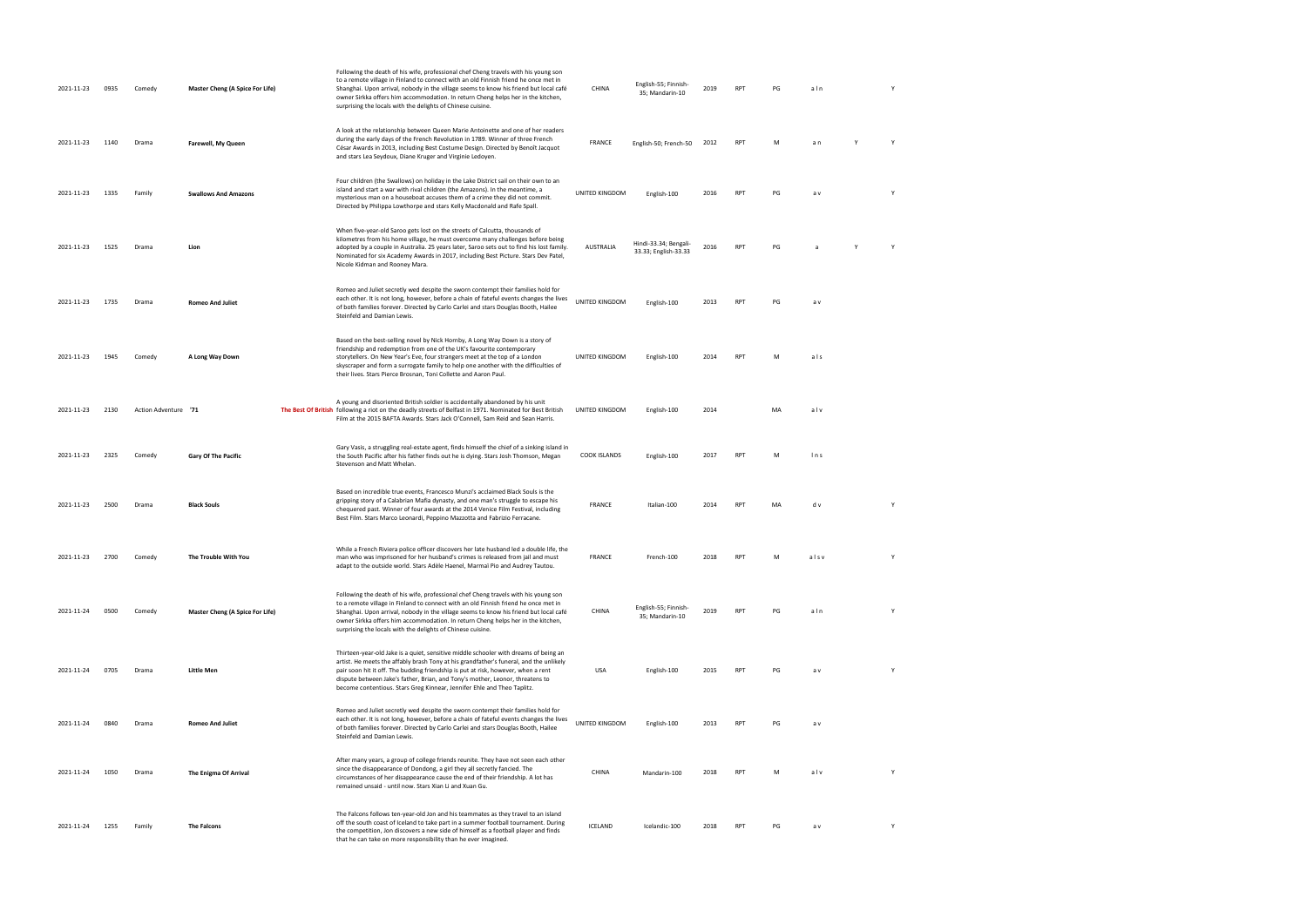| 2021-11-24 | 1450 | Comedy                   | <b>Song For Marion</b>                      |                            | After the death of his wife, grumpy 72-year-old Arthur gets more than he bargains<br>for when he joins an unconventional local choir. At odds with his son James and<br>trying to resist the charms of choir director Elizabeth, Arthur is a reluctant late<br>bloomer who learns to love life again. Stars Terence Stamp, Christopher Eccleston<br>and Gemma Arterton.                                                                                                                             | UNITED KINGDOM     | English-100    | 2011 | <b>RPT</b> | PG | a              |   | Y |
|------------|------|--------------------------|---------------------------------------------|----------------------------|-----------------------------------------------------------------------------------------------------------------------------------------------------------------------------------------------------------------------------------------------------------------------------------------------------------------------------------------------------------------------------------------------------------------------------------------------------------------------------------------------------|--------------------|----------------|------|------------|----|----------------|---|---|
| 2021-11-24 | 1630 | Family                   | <b>Asterix: The Mansions Of The</b><br>Gods |                            | Diminutive comic-book hero Asterix and his oversized pal Obelix attempt to protect<br>their Gaulish village from Roman invasion, doing anything necessary to thwart<br>Caesar's plans in this animated adventure.                                                                                                                                                                                                                                                                                   | BELGIUM            | French-100     | 2014 | <b>RPT</b> | PG |                | Y |   |
| 2021-11-24 | 1805 | Comedy                   | Abe                                         |                            | Twelve-year-old Abe is an aspiring chef from Brooklyn who wants his cooking to<br>bring people together - but his half-Israeli, half-Palestinian family has never had a<br>meal that didn't end in a fight. Directed by Fernando Grostein Andrade and stars<br>Noah Schnapp, Seu Jorge and Dagmara Dominczyk.                                                                                                                                                                                       | <b>USA</b>         | English-100    | 2019 | <b>RPT</b> | PG | al             |   |   |
| 2021-11-24 | 1940 | Thriller                 | <b>The Wedding Guest</b>                    |                            | Jay is a man with a secret who travels from Britain to Pakistan to attend a wedding -<br>armed with duct tape, a shotgun, and a plan to kidnap the bride-to-be. Despite his<br>cool efficiency, the plot quickly spirals out of control, sending Jay and his hostage on<br>the run across the border and through the back streets of New Delhi. Directed by<br>Michael Winterbottom and stars Dev Patel and Radhika Apte.                                                                           | UNITED KINGDOM     | English-100    | 2019 | RPT        | M  | alnv           |   |   |
| 2021-11-24 | 2130 |                          | Mystery / Crime Our Kind Of Traitor         | <b>The Best Of British</b> | While on holiday in Marrakech, an ordinary English couple, Perry and Gail, befriend<br>a flamboyant and charismatic Russian, Dima, who unbeknownst to them is a kingpin<br>money launderer for the Russian mafia. Directed by Susanna White and stars Stellan<br>Skarsgård, Ewan McGregor and Naomie Harris.                                                                                                                                                                                        | UNITED KINGDOM     | English-100    | 2016 | <b>RPT</b> | MA |                |   |   |
| 2021-11-24 | 2330 | Thriller                 | <b>The Witness</b>                          |                            | Sang-hoon (Lee Sung-Min), an average salary man lives in an apartment complex<br>with his wife and child at the foot of the mountain. One night, he witnesses a crime<br>scene through his living room window, and the killer also notices that he is being<br>watched. Sang-hoon decides to hide and neglect the fact that he had seen someone<br>get murdered, but had done nothing. The killer, however, starts to search the<br>apartment to find and eliminate the only witness of that night. | <b>SOUTH KOREA</b> | Korean-100     | 2018 | <b>RPT</b> | MA | $\mathsf{v}$   |   |   |
| 2021-11-24 | 2535 | Drama                    | Rojo                                        |                            | Dario Grandinetti stars as Claudio, a well-known lawyer and pillar of his community<br>in the Granada of 1975, where the unease of the impending coup d'etat is already<br>hanging heavy in the air. After a heated altercation with a menacing man at a<br>restaurant, Claudio and his wife Susana will meet the same stranger on their way<br>home - an encounter that starts the lawyer out on an unthinkable road of no-return,<br>littered with secrets and death.                             | ARGENTINA          | Spanish-100    | 2018 | <b>RPT</b> | MA | $\overline{a}$ |   |   |
| 2021-11-24 | 2740 | Action Adventure Gundala |                                             |                            | Indonesia's preeminent comic book superhero and his alter ego Sancaka enter the<br>cinematic universe to battle the wicked Pengkor and his diabolical squad of orphan<br>assassins.                                                                                                                                                                                                                                                                                                                 | INDONESIA          | Indonesian-100 | 2019 | <b>RPT</b> | M  | a v            |   |   |
| 2021-11-25 | 0550 | Comedy                   | Abe                                         |                            | Twelve-year-old Abe is an aspiring chef from Brooklyn who wants his cooking to<br>bring people together - but his half-Israeli, half-Palestinian family has never had a<br>meal that didn't end in a fight. Directed by Fernando Grostein Andrade and stars<br>Noah Schnapp, Seu Jorge and Dagmara Dominczyk.                                                                                                                                                                                       | <b>USA</b>         | English-100    | 2019 | <b>RPT</b> | PG | a l            |   |   |
| 2021-11-25 | 0725 | Animation                | <b>Watership Down</b>                       |                            | The timeless animated classic based on the best-selling novel by Richard Adams.<br>Nestled among the peaceful meadows of country England lives an idyllic community<br>of rabbits - but when they are warned that their warren will be destroyed, a small<br>group, led by Hazel and Fiver, escapes into the unknown countryside in search of a<br>new home.                                                                                                                                        | UNITED KINGDOM     | English-100    | 1978 | <b>RPT</b> | PG |                |   | N |
| 2021-11-25 | 0905 | Family                   | Stanley Ka Dabba                            |                            | A school-teacher, who forces children to share their food with him, forbids one of<br>the boys from entering the school until he brings his own lunch-box. Directed by<br>Amole Gupte and stars Partho Gupte, Numaan Sheikh and Abhishek Reddy.                                                                                                                                                                                                                                                     | INDIA              | Hindi-100      | 2011 | <b>RPT</b> | PG | a              | Y |   |
| 2021-11-25 | 1050 | Family                   | <b>Asterix: The Mansions Of The</b><br>Gods |                            | Diminutive comic-book hero Asterix and his oversized pal Obelix attempt to protect<br>their Gaulish village from Roman invasion, doing anything necessary to thwart<br>Caesar's plans in this animated adventure.                                                                                                                                                                                                                                                                                   | BELGIUM            | French-100     | 2014 | <b>RPT</b> | PG |                | Y |   |
| 2021-11-25 | 1225 | Comedy                   | The Trouble With You                        |                            | While a French Riviera police officer discovers her late husband led a double life, the<br>man who was imprisoned for her husband's crimes is released from jail and must<br>adapt to the outside world. Stars Adèle Haenel, Marmaï Pio and Audrey Tautou.                                                                                                                                                                                                                                          | FRANCE             | French-100     | 2018 | RPT        | M  | alsv           |   |   |
| 2021-11-25 | 1425 | Drama                    | <b>Romeo And Juliet</b>                     |                            | Romeo and Juliet secretly wed despite the sworn contempt their families hold for<br>each other. It is not long, however, before a chain of fateful events changes the lives<br>of both families forever. Directed by Carlo Carlei and stars Douglas Booth, Hailee<br>Steinfeld and Damian Lewis.                                                                                                                                                                                                    | UNITED KINGDOM     | English-100    | 2013 | <b>RPT</b> | PG | a v            |   |   |
| 2021-11-25 | 1635 | Drama                    | <b>Little Men</b>                           |                            | Thirteen-year-old Jake is a quiet, sensitive middle schooler with dreams of being an<br>artist. He meets the affably brash Tony at his grandfather's funeral, and the unlikely<br>pair soon hit it off. The budding friendship is put at risk, however, when a rent<br>dispute between Jake's father, Brian, and Tony's mother, Leonor, threatens to<br>become contentious. Stars Greg Kinnear, Jennifer Ehle and Theo Taplitz.                                                                     | USA                | English-100    | 2015 | <b>RPT</b> | PG | a v            | Y |   |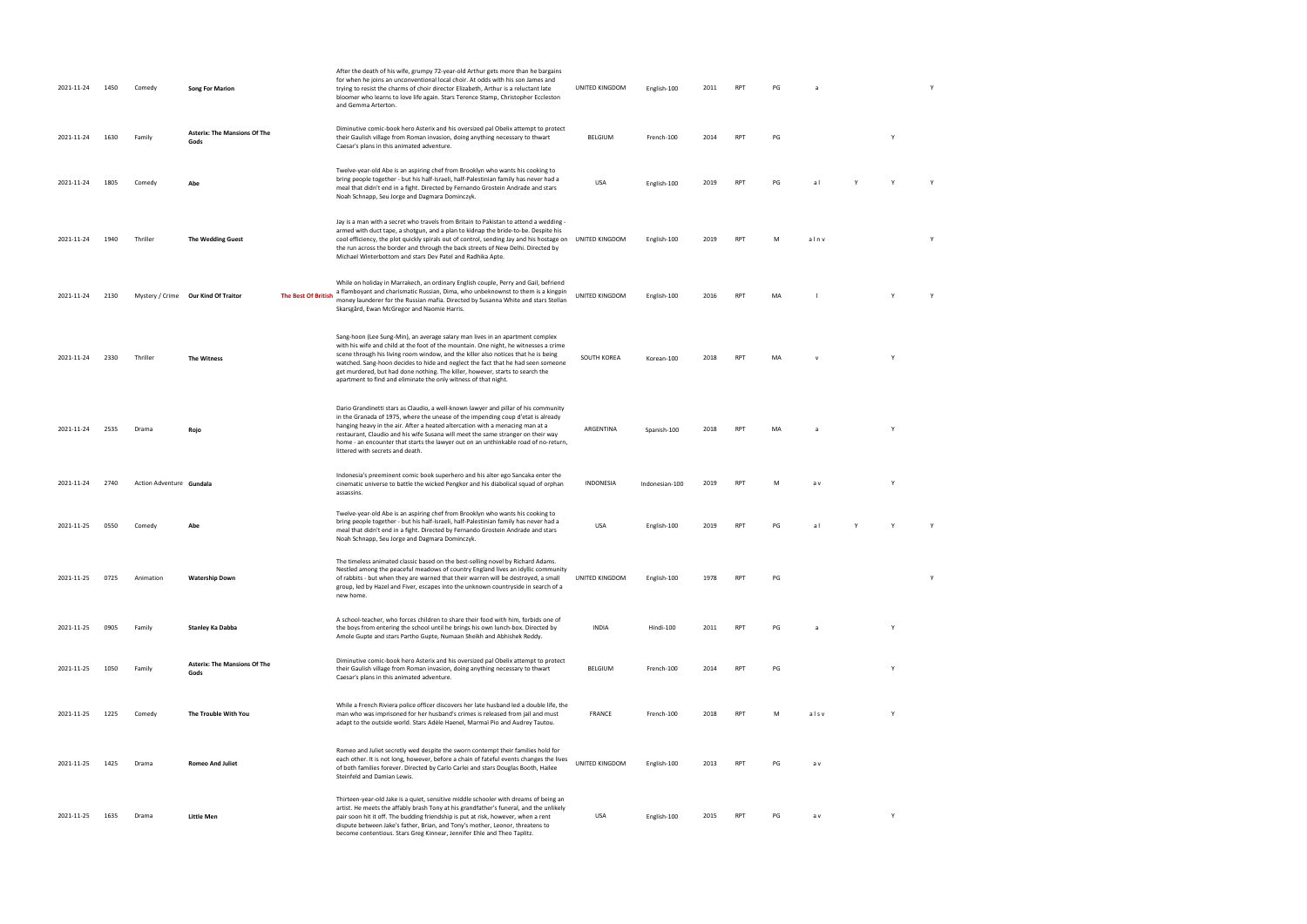| 2021-11-25 | 1810 | Famil                    | Bint                                           | Twelve-year-old Binti was born in the Congo but has lived with her father Jovial in<br>Belgium since she was a baby. Despite not having any legal documents, Binti wants<br>to live a normal life, and dreams of becoming a famous vlogger like her idol Tatyana.<br>Directed by Frederike Bigom and stars Bebel Tshiani Baloji.                                                                                                                                     | <b>BELGIUM</b>   | Dutch-100                  | 2019 | <b>RP</b>       | PG | al             |   |  |
|------------|------|--------------------------|------------------------------------------------|----------------------------------------------------------------------------------------------------------------------------------------------------------------------------------------------------------------------------------------------------------------------------------------------------------------------------------------------------------------------------------------------------------------------------------------------------------------------|------------------|----------------------------|------|-----------------|----|----------------|---|--|
| 2021-11-25 | 1950 | Comedy                   | Days Of The Bagnold Summer<br><b>Premiere</b>  | When a summer in Florida with his father doesn't pan out, a heavy metal-loving<br>SBS World Movies teenager is forced to spend six long weeks with his mild-mannered librarian mother.<br>A feel-good British tale adapted from Joff Winterhart's critically acclaimed graphic<br>novel. Stars Earl Cave, Monica Dolan and Rob Brydon.                                                                                                                               | UNITED KINGDOM   | English-100                | 2019 |                 | м  |                |   |  |
| 2021-11-25 | 2130 | Comedy                   | <b>The Best Of British</b><br>Made In Dagenham | Based on a true story. In 1968, a group of discouraged female workers go on strike<br>at the Ford Dagenham car plant to protest for equal pay and fair treatment in<br>comparison with their male colleagues. Directed by Nigel Cole and stars Sally<br>Hawkins, Bob Hoskins and Andrea Riseborough.                                                                                                                                                                 | UNITED KINGDOM   | English-100                | 2010 | <b>RPT</b>      | M  | als            |   |  |
| 2021-11-25 | 2335 | Comedy                   | <b>Natural Selection</b>                       | Having discovered that her dying husband has an illegitimate child living in Florida, a<br>devout Christian housewife leaves her sheltered world on a mission to reunite father<br>and son. Stars Matt O'Leary, Rachael Harris and John Diehl.                                                                                                                                                                                                                       | USA              | English-100                | 2010 | RPT             | MA | l s            |   |  |
| 2021-11-25 | 2515 | War                      | The Captain                                    | A German army deserter finds a Nazi captain's abandoned uniform and amasses a<br>band of stragglers who obey his every command. He soon takes command of a camp<br>that holds German soldiers accused of desertion, and begins to dispense harsh<br>justice.                                                                                                                                                                                                         | GERMANY          | German-100                 | 2017 | <b>RPT</b>      | MA | a v            |   |  |
| 2021-11-25 | 2725 | Comedy                   | The Belier Family                              | In the Bélier family, everyone is deaf, except dutiful sixteen-year-old Paula. She acts<br>as an interpreter for her parents and younger brother in the running of the family<br>dairy farm. However, she joins a choir, and it's not long before her music teacher<br>discovers her talent. He offers her a chance to sit for the entrance exam of a vocal<br>elite choir in Paris, but her parents take the news badly. Stars Karin Viard and<br>François Damiens. | BELGIUM          | French-100                 | 2014 | RP <sub>1</sub> | м  | $\mathsf{I}$ s |   |  |
| 2021-11-26 | 0525 | Drama                    | Little Men                                     | Thirteen-year-old Jake is a quiet, sensitive middle schooler with dreams of being an<br>artist. He meets the affably brash Tony at his grandfather's funeral, and the unlikely<br>pair soon hit it off. The budding friendship is put at risk, however, when a rent<br>dispute between Jake's father, Brian, and Tony's mother, Leonor, threatens to<br>become contentious. Stars Greg Kinnear, Jennifer Ehle and Theo Taplitz.                                      | USA              | English-100                | 2015 | <b>RP</b>       | PG | a v            |   |  |
| 2021-11-26 | 0700 | Family                   | <b>Asterix: The Mansions Of The</b><br>Gods    | Diminutive comic-book hero Asterix and his oversized pal Obelix attempt to protect<br>their Gaulish village from Roman invasion, doing anything necessary to thwart<br>Caesar's plans in this animated adventure.                                                                                                                                                                                                                                                    | BELGIUM          | French-100                 | 2014 | RP <sub>1</sub> | PG |                |   |  |
| 2021-11-26 | 0835 | Family                   | Binti                                          | Twelve-year-old Binti was born in the Congo but has lived with her father Jovial in<br>Belgium since she was a baby. Despite not having any legal documents, Binti wants<br>to live a normal life, and dreams of becoming a famous vlogger like her idol Tatyana.<br>Directed by Frederike Bigom and stars Bebel Tshiani Baloji.                                                                                                                                     | BELGIUM          | Dutch-100                  | 2019 | <b>RP</b>       | PG | al             |   |  |
| 2021-11-26 | 1015 | Comedy                   | Rock'n Roll                                    | Guillaume Canet is told by a young co-star that he's no longer Rock'n' Roll and can't<br>sell films anymore. He then tries to prove her wrong and gets help from his<br>girlfriend, Marion Cotillard.                                                                                                                                                                                                                                                                | FRANCE           | French-90; English-10 2017 |      | RPT             | M  | dis            | Y |  |
| 2021-11-26 | 1230 | Action Adventure Gundala |                                                | Indonesia's preeminent comic book superhero and his alter ego Sancaka enter the<br>cinematic universe to battle the wicked Pengkor and his diabolical squad of orphan<br>assassins.                                                                                                                                                                                                                                                                                  | <b>INDONESIA</b> | Indonesian-100             | 2019 | RP1             | м  | a v            |   |  |
| 2021-11-26 | 1440 | Comed                    | Ahe                                            | Twelve-year-old Abe is an aspiring chef from Brooklyn who wants his cooking to<br>bring people together - but his half-Israeli, half-Palestinian family has never had a<br>meal that didn't end in a fight. Directed by Fernando Grostein Andrade and stars<br>Noah Schnapp, Seu Jorge and Dagmara Dominczyk.                                                                                                                                                        | USA              | English-100                | 2019 | <b>RPT</b>      | PG | al             |   |  |
| 2021-11-26 | 1615 | Family                   | Stanley Ka Dabba                               | A school-teacher, who forces children to share their food with him, forbids one of<br>the boys from entering the school until he brings his own lunch-box. Directed by<br>Amole Gupte and stars Partho Gupte, Numaan Sheikh and Abhishek Reddy.                                                                                                                                                                                                                      | INDIA            | Hindi-100                  | 2011 | <b>RPT</b>      | PG |                |   |  |
| 2021-11-26 | 1800 | Animation                | <b>Watership Down</b>                          | The timeless animated classic based on the best-selling novel by Richard Adams.<br>Nestled among the peaceful meadows of country England lives an idyllic community<br>of rabbits - but when they are warned that their warren will be destroyed, a small<br>group, led by Hazel and Fiver, escapes into the unknown countryside in search of a<br>new home.                                                                                                         | UNITED KINGDOM   | English-100                | 1978 | RPT             | PG |                |   |  |
| 2021-11-26 | 1940 | Comedy                   | What We Did On Our Holiday                     | Doug and Abi take their kids on a family vacation. Surrounded by relatives, the kids<br>innocently reveal the ins and outs of their family life and many intimate details<br>about their parents. It's soon clear that when it comes to keeping a big secret under<br>wraps from the rest of the family, their children are their biggest liability. Stars David<br>Tennant and Rosamund Pike.                                                                       | UNITED KINGDOM   | English-100                | 2014 | RPT             | м  | a s            |   |  |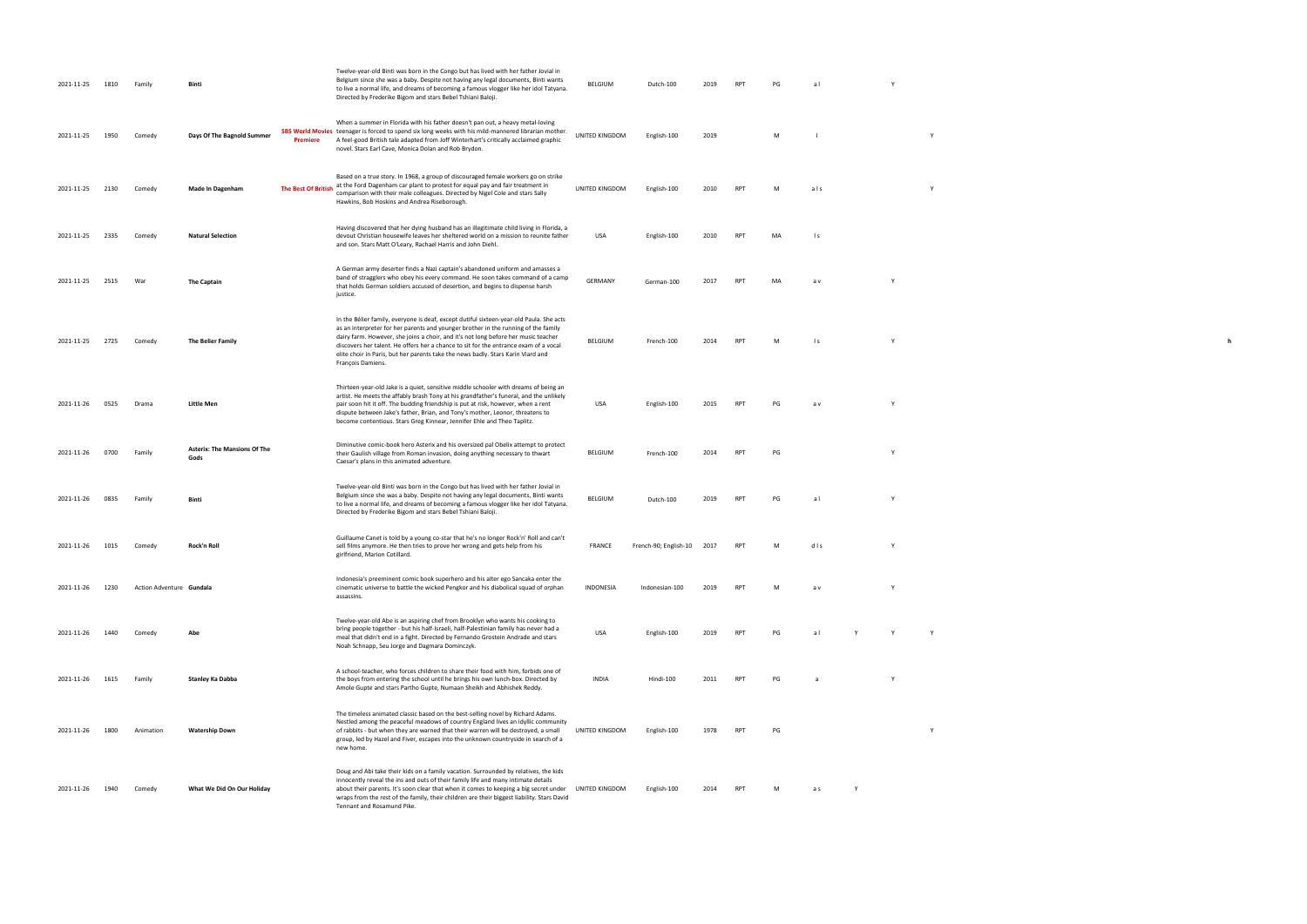| 2021-11-26 | 2130 | Biography                     | Churchill                              |                                     | June 1944. Allied Forces stand on the brink: a massive army is secretly assembled on<br>the south coast of Britain, poised to re-take Nazi-occupied Europe. One man stands<br>The Best Of British in their way: Winston Churchill. Behind the iconic figure and rousing speeches: a<br>man who has faced political ridicule, military failure and a speech impediment. Stars<br>Brian Cox and Miranda Richardson.                                                    | UNITED KINGDOM   | English-100                | 2017 | RPT        | M  |              |   |   | Y |  |
|------------|------|-------------------------------|----------------------------------------|-------------------------------------|----------------------------------------------------------------------------------------------------------------------------------------------------------------------------------------------------------------------------------------------------------------------------------------------------------------------------------------------------------------------------------------------------------------------------------------------------------------------|------------------|----------------------------|------|------------|----|--------------|---|---|---|--|
| 2021-11-26 | 2330 | Thriller                      | Colonia                                |                                     | Emma Watson stars as a determined stewardess who tries to rescue her boyfriend,<br>played by Daniel Bruhl, when he becomes a prisoner during a military coup in Chile<br>in 1973.                                                                                                                                                                                                                                                                                    | USA              | English-100                | 2015 | <b>RPT</b> | MA | alsv         |   | Y |   |  |
| 2021-11-26 | 2535 |                               | Romantic Comedy Love Is In The Air     |                                     | Yann, an airline safety expert, lives a quiet life of irony plagued with phobias until his<br>last chance at real love almost escapes before it begins. Written and directed by<br>Rémi Bezançon, and stars Vincent Elbaz, Marion Cotillard (La Vie En Rose) and Elsa<br>Kikoïne.                                                                                                                                                                                    | <b>FRANCE</b>    | French-100                 | 2005 | <b>RPT</b> | M  | dis          |   | Y |   |  |
| 2021-11-26 | 2735 | Comedy                        | Rock'n Roll                            |                                     | Guillaume Canet is told by a young co-star that he's no longer Rock'n' Roll and can't<br>sell films anymore. He then tries to prove her wrong and gets help from his<br>girlfriend, Marion Cotillard.                                                                                                                                                                                                                                                                | <b>FRANCE</b>    | French-90; English-10      | 2017 | RPT        | M  | dis          |   | Y |   |  |
| 2021-11-27 | 0550 | Family                        | <b>Stanley Ka Dabba</b>                |                                     | A school-teacher, who forces children to share their food with him, forbids one of<br>the boys from entering the school until he brings his own lunch-box. Directed by<br>Amole Gupte and stars Partho Gupte, Numaan Sheikh and Abhishek Reddy.                                                                                                                                                                                                                      | INDIA            | Hindi-100                  | 2011 | <b>RPT</b> | PG | a.           |   | Y |   |  |
| 2021-11-27 | 0735 | Comedy                        | What We Did On Our Holiday             |                                     | Doug and Abi take their kids on a family vacation. Surrounded by relatives, the kids<br>innocently reveal the ins and outs of their family life and many intimate details<br>about their parents. It's soon clear that when it comes to keeping a big secret under<br>wraps from the rest of the family, their children are their biggest liability. Stars David<br>Tennant and Rosamund Pike.                                                                       | UNITED KINGDOM   | English-100                | 2014 | <b>RPT</b> | PG |              | Y |   |   |  |
| 2021-11-27 | 0925 | Drama                         | Goal!                                  |                                     | Santiago Muñez, a young immigrant living in the barrios of Los Angeles, has an<br>impossible dream - to become a professional soccer player. Unexpectedly getting a<br>tryout with one of England's premier football clubs, Newcastle United, Santiago<br>finds himself totally alone in a world where soccer is a religion and the players are<br>treated like gods. Stars Kuno Becker, Alessandro Nivola and Anna Friel.                                           | <b>USA</b>       | English-50; Spanish-<br>50 | 2006 | <b>RPT</b> | PG | als          |   | Y |   |  |
| 2021-11-27 | 1135 | Comedy                        | The Belier Family                      |                                     | In the Bélier family, everyone is deaf, except dutiful sixteen-year-old Paula. She acts<br>as an interpreter for her parents and younger brother in the running of the family<br>dairy farm. However, she joins a choir, and it's not long before her music teacher<br>discovers her talent. He offers her a chance to sit for the entrance exam of a vocal<br>elite choir in Paris, but her parents take the news badly. Stars Karin Viard and<br>François Damiens. | BELGIUM          | French-100                 | 2014 | RPT        | M  | $\mathsf{I}$ |   | Y |   |  |
| 2021-11-27 | 1335 | Family                        | Binti                                  |                                     | Twelve-year-old Binti was born in the Congo but has lived with her father Jovial in<br>Belgium since she was a baby. Despite not having any legal documents, Binti wants<br>to live a normal life, and dreams of becoming a famous vlogger like her idol Tatyana.<br>Directed by Frederike Bigom and stars Bebel Tshiani Baloji.                                                                                                                                     | BELGIUM          | Dutch-100                  | 2019 | <b>RPT</b> | PG | a l          |   | Y |   |  |
| 2021-11-27 | 1515 | Drama                         | The Well Digger's Daughter             |                                     | In the south of France, before World War I, a father is torn between his sense of<br>honour and his deep love for his cherished daughter when she falls pregnant to the<br>dashing son of a wealthy shopkeeper. Directed by and starring Daniel Auteuil. Also<br>stars Astrid Bergès-Frisbey and Nicolas Duvauchelle.                                                                                                                                                | <b>FRANCE</b>    | French-100                 | 2011 | RPT        | PG |              |   | Y |   |  |
| 2021-11-27 | 1715 | Drama                         | <b>Mary Shelley</b>                    |                                     | She will forever be remembered as the writer who gave the world Frankenstein. But<br>the real life story of Mary Shelley - and the creation of her immortal monster - is<br>nearly as fantastical as her fiction. Stars Elle Fanning and Douglas Booth.                                                                                                                                                                                                              | UNITED KINGDOM   | English-100                | 2017 | <b>RPT</b> | PG | als          | Y |   |   |  |
| 2021-11-27 | 1930 | Drama                         | The Young Victoria                     |                                     | Director Jean-Marc Vallée takes the helm for this look at the turbulent early years of<br>Queen Victoria, who was crowned at the age of 18, and whose ill-fated marriage to<br>Prince Albert would later prompt her into a life of mournful seclusion. Stars Emily<br>Blunt, Rupert Friend and Paul Bettany.                                                                                                                                                         | UNITED KINGDOM   | English-100                | 2009 | <b>RPT</b> | PG | S V          |   |   | Y |  |
| 2021-11-27 | 2130 | Action Adventure Fist Of Fury |                                        | <b>Bruce Lee</b><br><b>Marathon</b> | Martial arts drama starring Bruce Lee. Kung Fu pupil Chen Zhen returns to Shanghai<br>for the funeral of his former teacher. When he discovers that his mentor was in fact<br>murdered, Chen sets out to avenge his death. Directed by Wei Lo and also stars Nora<br>Miao and James Tien.                                                                                                                                                                            | <b>HONG KONG</b> | Cantonese-100              | 1972 | RPT        | M  |              |   |   |   |  |
| 2021-11-27 | 2335 |                               | Action Adventure The Way Of The Dragon | <b>Bruce Lee</b><br><b>Marathon</b> | Martial arts legend Bruce Lee stars as Tang Lung, a young man who travels to Rome<br>to help a family friend whose restaurant is being targeted by the local Mafia. After<br>driving off the local thugs, the stakes are raised as Tang must confront a number of<br>martial arts experts hired by the crime boss, including Karate champion Colt.<br>Directed by Bruce Lee, and also stars Chuck Norris and Nora Miao.                                              | <b>HONG KONG</b> | Cantonese-100              | 1972 | <b>RPT</b> | M  |              |   | Y |   |  |
| 2021-11-27 | 2530 |                               | Action Adventure The Game Of Death     | <b>Bruce Lee</b><br><b>Marathon</b> | Bruce Lee challenges the underworld to a game of death. Lee plays a martial arts<br>movie star who must fake his own death in order to find the people who are trying<br>to kill him. The film includes classic footage of Lee fighting basketballer Kareem<br>Abdul Jabar and nunchaku expert Dan Inosanto. Directed by Robert Clouse, and also<br>stars Gig Young, Colleen Camp and Sammo Hung.                                                                    | USA              | English-100                | 1978 | <b>RPT</b> | M  | $\mathsf{v}$ |   | Y |   |  |